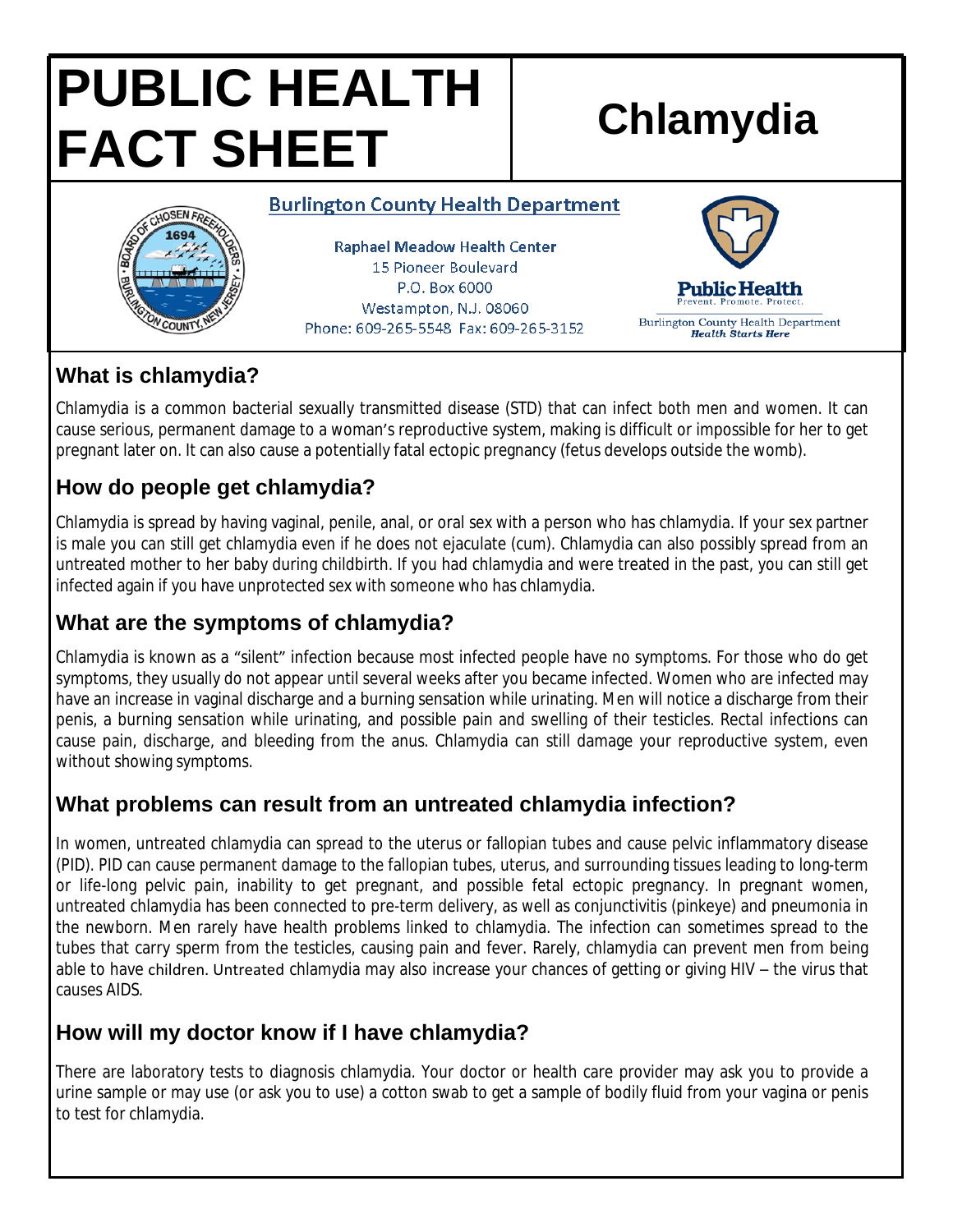#### **Can chlamydia be cured?**

Chlamydia is cured with antibiotics. It is important that you take all of the medicine your doctor prescribes to cure your infection. When taken properly it will stop the infection and could decrease your chances of having complications later on. Medication for chlamydia should not be shared with anyone. People with chlamydia should not have any sexual contact for 7 days after receiving single-dose antibiotics or until completion of a 7-day course of antibiotics, to prevent the person from spreading the infection to partners. Repeat infection with chlamydia is common. You should be tested again about 3 months after you are treated, even if your sex partner(s) was treated.

#### **How can chlamydia be prevented?**

The best way to avoid chlamydia is to not have vaginal, anal, or oral sex. If you are sexually active, use a latex condom the right way every time you have sex. Being in a long-term, mutually monogamous relationship with a partner who has been tested and has a negative STD result will also reduce your chances of getting an sexually transmitted infection. Lambskin condoms are *not* recommended to prevent of STDs.

#### **Where can I get more information?**

- Your doctor, nurse or clinic
- The Centers for Disease Control and Prevention (CDC) website at:<http://www.cdc.gov/chlamydia>
- The Burlington County Department of Health at (609) 265-5533
- The New Jersey Department of Health (NJDoH) at 1-800-624-2377 or on the NJDoH Website at <http://www.nj.gov/health/>